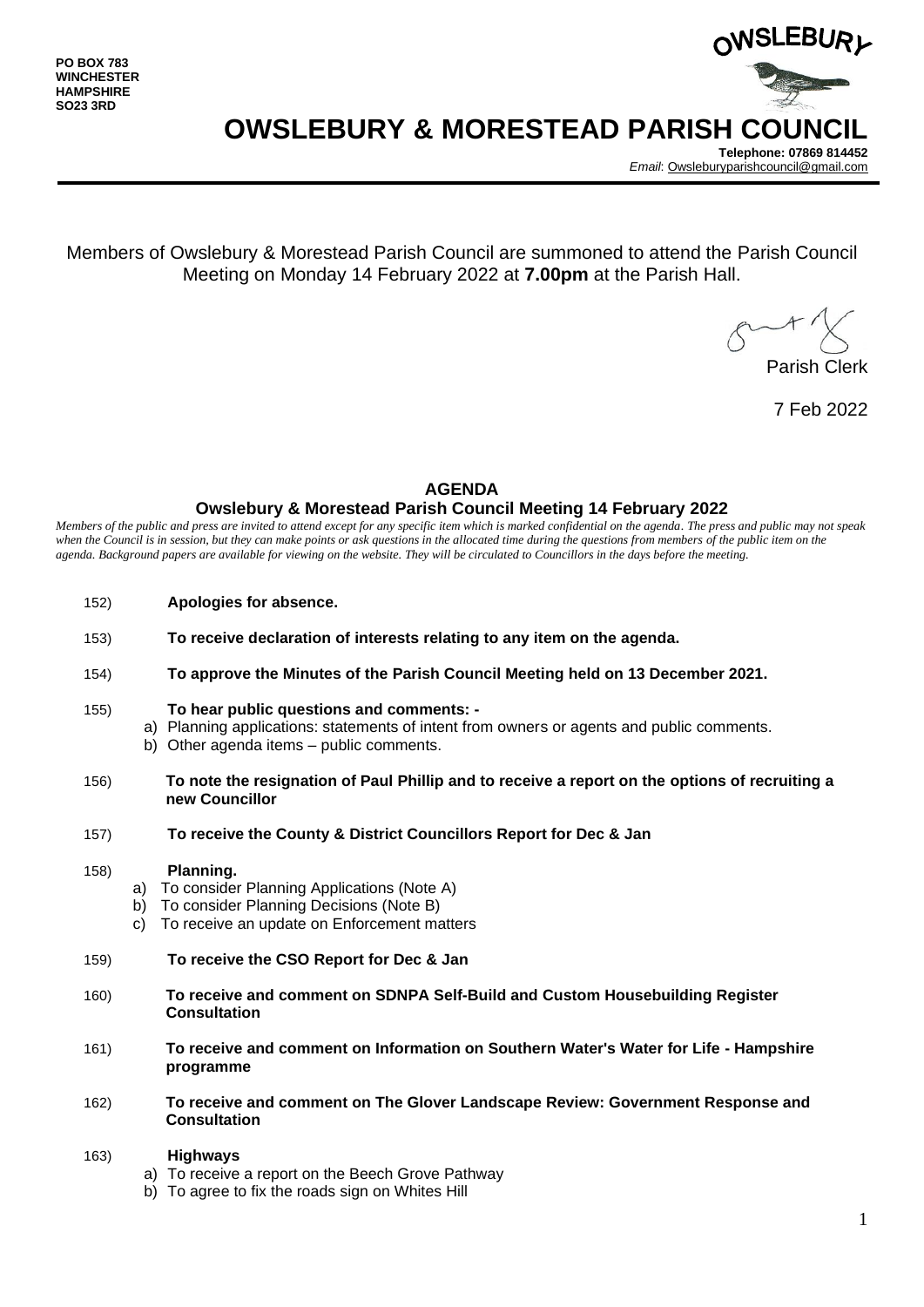

# **OWSLEBURY & MORESTEAD PARISH COUNCIL**

**Telephone: 07869 814452** *Email*[: Owsleburyparishcouncil@gmail.com](mailto:Owsleburyparishcouncil@gmail.com)

#### 164) **Rights of Way**

a) To consider remaining part of the Lengthsman scheme for 2022/23 and consider and agree to the associated costs

#### 165) **Open spaces, Recreation and Playgrounds.**

- a) To receive a report on the Pavilion and Sports Field Committee
- b) To receive quotes on fixing the fence at the Glebe Field
- c) To receive quotes for removing the vegetation and saplings from the Bank by the school
- d) To receive quotes to crown the tree in the Glebe field

#### 166) **Finance, administration, and statutory matters.**

- a) To note payments made since the last meeting and note receipts and to approve proposed payments.
- b) To note that £50,000 has been Invested in a 1 Year Fixed Account with Lloyds at an interest rate of 0.05%
- c) To receive a report on the cost and setting up 8 additional Email addresses and buying a .gov.uk domain
- d) To review the Emergency Control Plan
- e) To review the Risk Register
- f) To review the Publication Scheme
- g) To adopt the Co-Option Policy
- h) To adopt the Guide for New Councillors

#### 167) **Information exchange and Agenda items for next meeting.**

168) **To agree a date of the next council meeting**